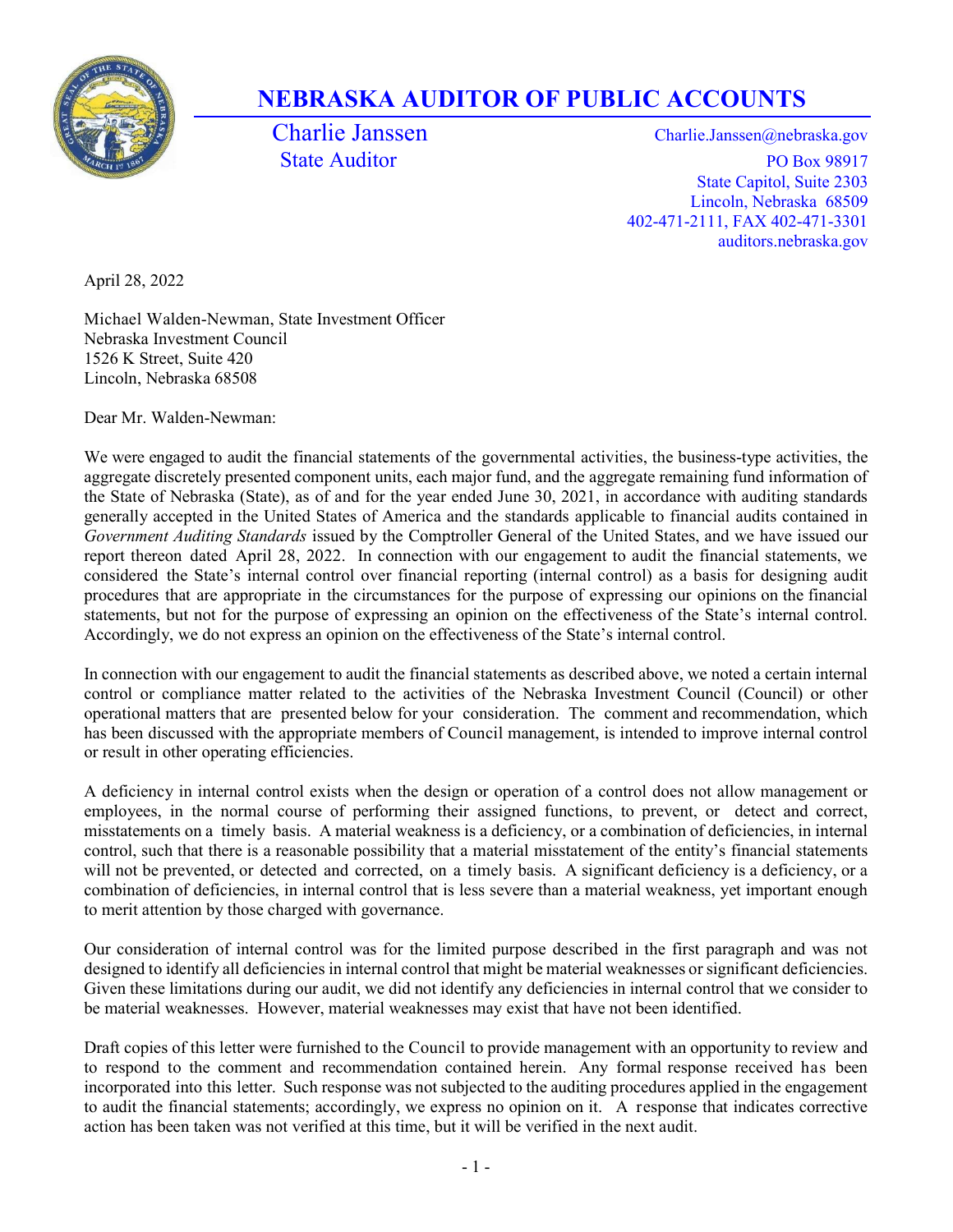The following is our comment and recommendation for the year ended June 30, 2021.

## Investment Council Policy Violations

The Council acknowledged that, despite being referenced by State statute, there was no policy relating to political subdivision investments.

Neb. Rev. Stat. § 77-2341(1) (Reissue 2018) reads as follows:

Whenever any county, city, village, or other governmental subdivision, other than a school district, of the State of Nebraska has accumulated a surplus of any fund in excess of its current needs or has accumulated a sinking fund for the payment of its bonds and the money in such sinking fund exceeds the amount necessary to pay the principal and interest of any such bonds which become due during the current year, the governing body of such county, city, village, or other governmental subdivision may invest any such surplus in excess of current needs or such excess in its sinking fund in certificates of deposit, in time deposits, and in any securities in which the state investment officer is authorized to invest pursuant to the Nebraska Capital Expansion Act and the Nebraska State Funds Investment Act and as provided in the authorized investment guidelines of the Nebraska Investment Council in effect on the date the investment is made. The state investment officer shall upon request furnish a copy of current authorized investment guidelines of the Nebraska Investment Council.

(Emphasis added.) The Nebraska Attorney General has stated the following regarding investments held by political subdivisions:

The Nebraska Capital Expansion Act neither authorizes nor prohibits investment in mutual funds. It deals with bank investments and related matters such as assuring all Nebraska banks and savings and loans are provided an equal opportunity to obtain state deposits. The Nebraska State Funds Investment Act's stated purpose is to formulate and establish policies to govern the practices to be followed by the state investment officer for investment of state funds. It likewise fails to specifically address mutual funds, but Neb. Rev. Stat. § 72-1246 (1990) directs that "The state investment officer shall invest in investments the nature of which individuals of prudence, discretion, and intelligence acquire or retain in dealing with the property of another . . . ."

Section 77-2341 allows state political subdivisions to invest securities which the Nebraska Investment Council's investment guidelines authorize. The Investment Council's guidelines authorize direct investment in U.S. Government obligations . . . .

Op. Att'y Gen. 95041 (May 17, 1995). Good internal controls require procedures to ensure that the Council not only adheres to its own investment policies but also maintains investment guidelines applicable to political subdivisions, as referenced in State statute.

A lack of such procedures increases the risk of both noncompliance with State statute and loss of possible investment income by political subdivisions.

A similar finding was noted during the previous audit.

We recommend the Council maintain investment guidelines applicable to political subdivisions, per State statute.

Council Response: In response to the State Auditor's finding that "the Council maintain investment guidelines applicable to political subdivisions, per [Neb. Rev. Stat. sec. 77-2341(1)]", the State Investment Officer sought and received an opinion from the Nebraska Attorney General, who opined on May 11, 2022 as follows: "The Investment Council is not statutorily required to promulgate an investment policy specifically applicable to Nebraska political subdivisions…." (Neb. Atty. Gen. Op., p. 8.)

If the Council receives a request from a political subdivision pursuant to NRS sec. 77-2341(1), then the Attorney General suggests that the Council "may wish to consider some additional means of notifying political subdivisions" of "applicable constitutional limits on investments of political subdivisions" but such notification is "not required